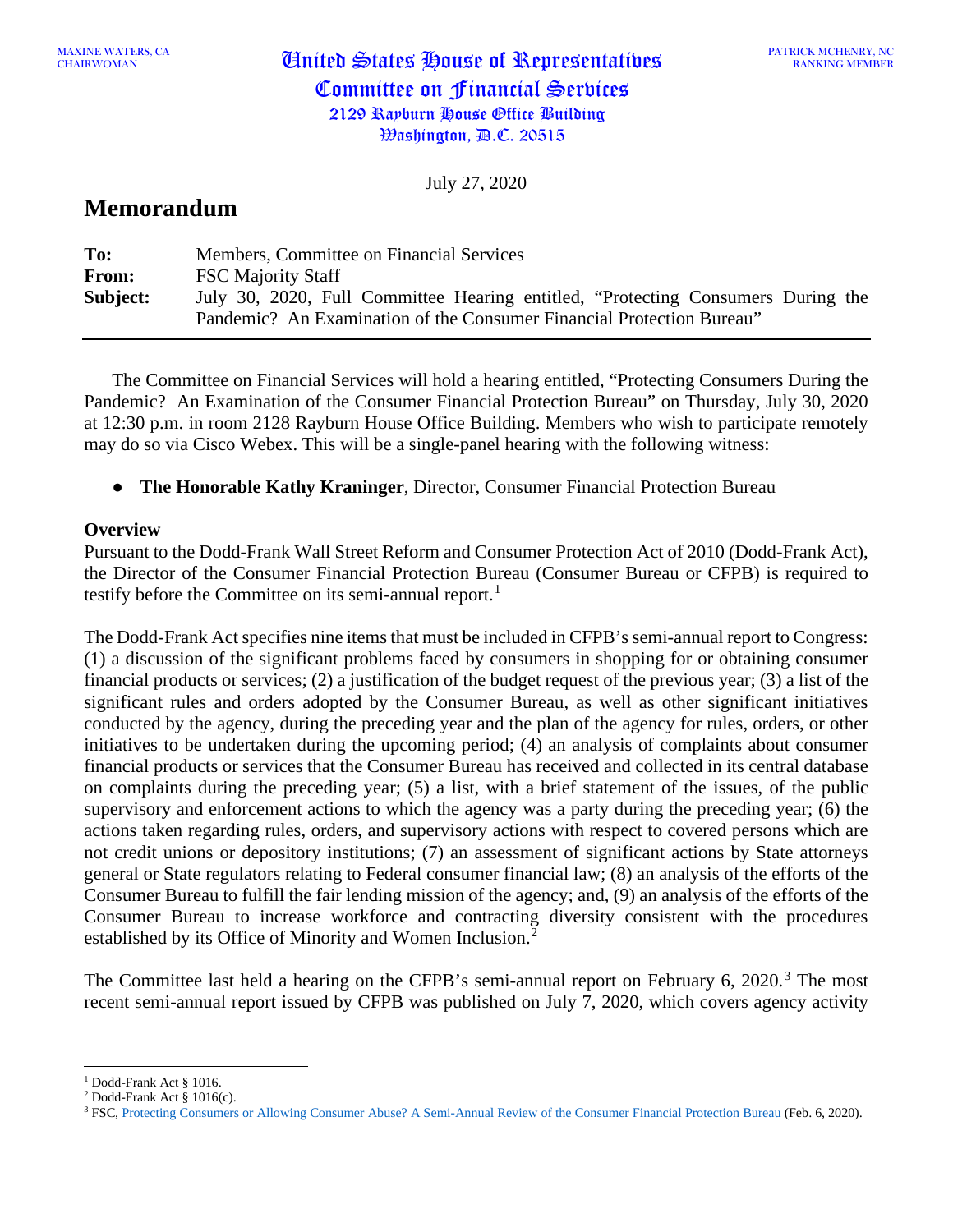from September 30, 2019 to March 31, 2020. [4](#page-1-0) This memo summarizes the activities of the CFPB since the last hearing.

## **Background**

In response to the 2007-2009 financial crisis caused in part by a period of unchecked and rampant predatory lending, Congress created a strong and independent federal agency with the ability to better protect consumers from unfair, deceptive, or abusive acts or practices in the financial marketplace.<sup>[5](#page-1-1)</sup> Title X of the Dodd-Frank Act created the Consumer Bureau as an independent agency within the Federal Reserve System.<sup>[6](#page-1-2)</sup> In establishing the Consumer Bureau, Congress explicitly laid out in statute various mandates and outlined the agency's purpose, objectives, and functions.<sup>[7](#page-1-3)</sup>

Since opening its doors in 2011, the Consumer Bureau has investigated and uncovered egregious and illegal conduct in the financial marketplace, including discriminatory and predatory products and services offered to consumers. The agency has received over 2 million consumer complaints with a 97 percent timely response rate by financial firms to those complaints.<sup>[8](#page-1-4)</sup> The Consumer Bureau has returned more than \$13 billion to over 35 million consumers that were harmed by bad actors.<sup>[9](#page-1-5)</sup> This includes returning at least \$130 million in relief for servicemembers, veterans and their families harmed by illegal practices.<sup>[10](#page-1-6)</sup> The Consumer Bureau has also issued various rulemakings since its creation related to consumer protection.<sup>[11](#page-1-7)</sup> In addition, the Consumer Bureau performs research on various consumer financial products and services, and it provides free resources to the public to better understand these financial products and services, as well as their rights and protections afforded them under the law.<sup>[12](#page-1-8)</sup>

### *Rulemaking Developments*

Payday Rulemaking. On July 7, 2020 the Consumer Bureau finalized the "Payday, Vehicle Title, and Certain High-Cost Installment Loans" rule.<sup>[13](#page-1-9)</sup> The final rule revokes the underwriting provisions of the original 2017 final rule issued by former Director Richard Cordray, that required that a borrower has the ability to repay a payday or vehicle title loan before a lender makes the loan. The Consumer Bureau under the direction of then Interim Director Mick Mulvaney and later Director Kraninger determined that the research, stakeholder engagement, field hearings, and market monitoring used to support the 2017 rulemaking was insufficient.<sup>[14](#page-1-10)</sup> Consumer organizations have expressed concerns that the 2020 final rule

<span id="page-1-2"></span><sup>6</sup> For more information, see CRS[, Introduction to Financial Services: The Bureau of Consumer Financial Protection \(CFPB\)](http://www.crs.gov/Reports/IF10031) (Jan. 8, 2019); CRS, [An Overview of Consumer Finance and Policy Issues](https://www.crs.gov/Reports/R45813) (July 12, 2019; and Constitutional Accountability Center[, Constitutional and Accountable:](https://www.theusconstitution.org/wp-content/uploads/2017/12/20161020_White_Paper_CFPB.pdf) The Consumer Financial Protection Bureau (Oct. 2016).

<span id="page-1-0"></span><sup>4</sup> CFPB, [Semi-Annual Report Spring 2020](https://files.consumerfinance.gov/f/documents/cfpb_semi-annual-report-to-congress_spring-2020.pdf) (Jul. 7, 2020).

<span id="page-1-1"></span><sup>&</sup>lt;sup>5</sup> FSC Democratic Staff Report, [The Consumer Financial Protection Bureau In Perspective](https://financialservices.house.gov/uploadedfiles/cfpb_staff_report.pdf) (Jul. 21, 2017).

<span id="page-1-3"></span> $\sqrt{7}$  Dodd-Frank Act § 1021(a). Also see Dodd-Frank Act § 1021(b) and § 1022(c).

<span id="page-1-4"></span><sup>8</sup> See CFPB[, Consumer Complaints Database,](https://www.consumerfinance.gov/data-research/consumer-complaints/) last accessed Jul. 16, 2020, see also December 10, 2019 CFP[B press release.](https://www.consumerfinance.gov/about-us/newsroom/kraninger-marks-first-year-director-consumer-financial-protection-bureau/)

<span id="page-1-5"></span><sup>9</sup> Se[e List of CFPB Semi-Annual Reports to Congress,](https://www.consumerfinance.gov/data-research/research-reports/?title=semi-annual+&from_date=&to_date=) last accessed Jul. 27, 2020; see also CFPB Semi-Annual Report Spring 2020, *supra* note 4; See also, in a December 10, 2019 CFPB [press release,](https://www.consumerfinance.gov/about-us/newsroom/kraninger-marks-first-year-director-consumer-financial-protection-bureau/) the Bureau noted, "In FY2019, [CFPB] announced 22 public enforcement actions and settled six previously filed lawsuits, that resulted in orders requiring more than \$777 million in total consumer relief (more than \$600 million in consumer redress and more than \$174 million in other relief) and more than \$185 million in civil money penalties, before adjusting for suspended amounts."

<span id="page-1-7"></span><span id="page-1-6"></span><sup>&</sup>lt;sup>10</sup> CFPB[, Office of Servicemember Affairs Annual Report](https://files.consumerfinance.gov/f/documents/cfpb_osa_annual-report_2018.pdf) (Jan. 2019).<br><sup>11</sup> See CFPB, Rulemaking, last accessed https://www.consumerfinance.gov/policy-compliance/rulemaking/

<span id="page-1-9"></span>

<span id="page-1-8"></span><sup>&</sup>lt;sup>12</sup> See [https://www.consumerfinance.gov/data-research/.](https://www.consumerfinance.gov/data-research/)<br><sup>13</sup> CFPB[, Payday, Vehicle-title, and Certain High-Cost Installment loans final rule](https://www.consumerfinance.gov/policy-compliance/rulemaking/final-rules/payday-vehicle-title-and-certain-high-cost-installment-loans/) (Jul. 7, 2020).

<span id="page-1-10"></span><sup>&</sup>lt;sup>14</sup> CFPB[, Payday, Vehicle Title, and Certain High-Cost Installment Loans—Revocation Rule final rule](https://www.consumerfinance.gov/policy-compliance/rulemaking/final-rules/payday-vehicle-title-and-certain-high-cost-installment-loans-revocation-rule/) (Feb. 6, 2020). See also Cheryl Cooper, [CFPB Finalizes New Payday Lending Rule, Reversing Prior Regulation,](https://www.crs.gov/Reports/IN11059?source=search&guid=08a29dea732c40eead6c272f386ea17c&index=0) Congressional Review Services (Jul. 10, 2020).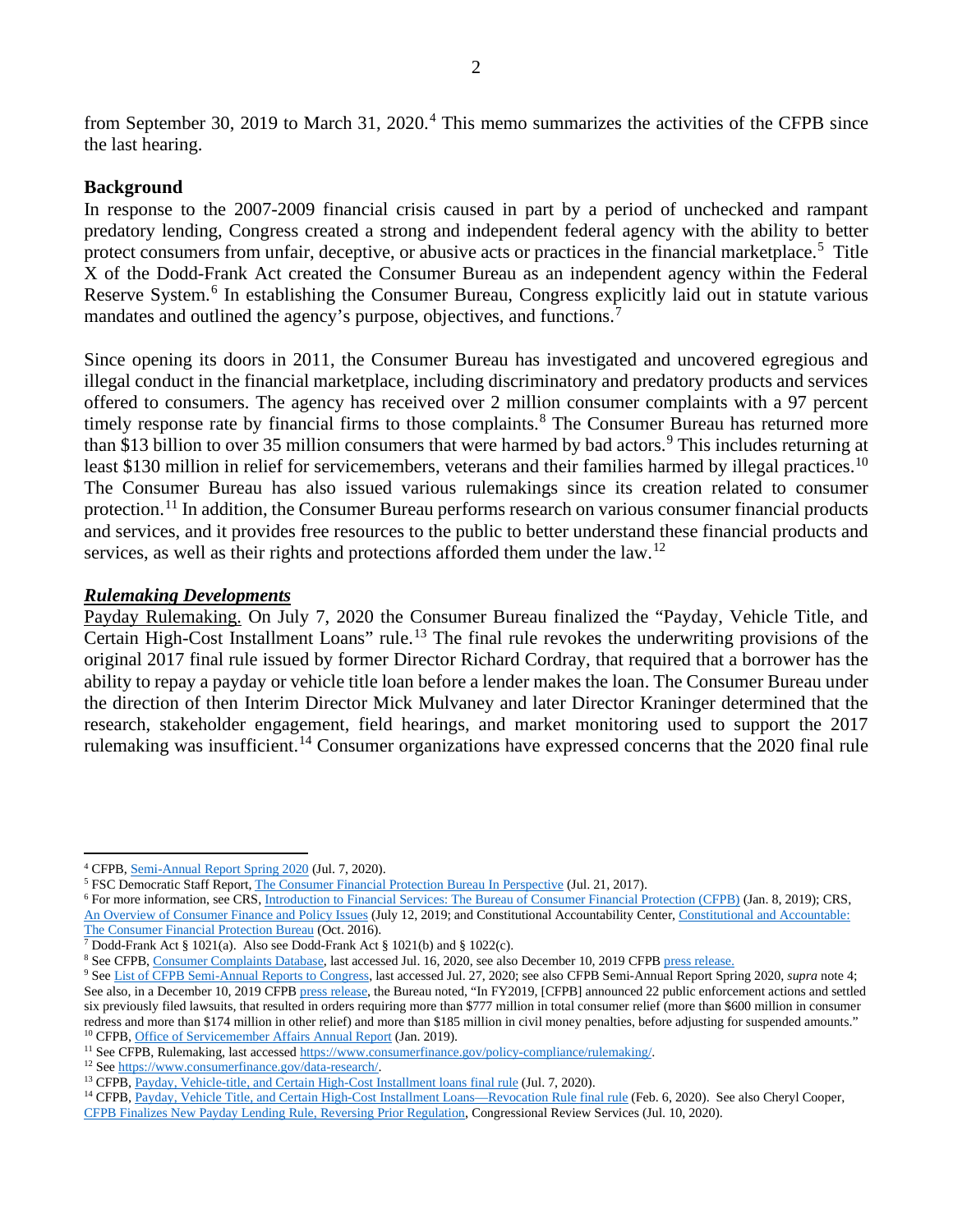does not protect consumers from predatory payday and car-title loans, especially compared to the 2017 rule. [15](#page-2-0)

QM Rule/GSE Patch. On June 22, 2020, the Consumer Bureau released two Notices of Proposed Rulemakings (NPRMs) for the Qualified Mortgage (QM) rule definition and for the "QM GSE Patch."[16](#page-2-1) The NPRM on QM definition proposes to remove the 43 percent limit on debt-to-income (DTI, which compares what consumers owe to what they earn monthly) from the current QM loan definition and use a priced-based approach instead that establishes new limits on the spread between a loan's annual percentage rate (APR) and the average prime offer rate (APOR). This proposal also removes Appendix Q, which sets forth the current criteria for calculating DTI and replaces it with a safe harbor for creditors using other specified verification standards for determining DTI.<sup>[17](#page-2-2)</sup> The GSE QM Patch NPRM would extend the patch from January 10, 2021 until the effective date of the QM definition rule or until either Fannie or Freddie exits conservatorship, whichever comes first.

Other Rulemakings. The Consumer Bureau also noticed a final rule regarding the Home Mortgage Disclosure Act (HMDA) that will raise the threshold for reporting closed-end mortgage loans.<sup>[18](#page-2-3)</sup> Similar to its HMDA disclosure requirements, the Consumer Bureau also agreed to court-ordered deadlines in February 2020 for implementation of Section 1071 of the Dodd Frank Act, including rulemaking on how financial institutions must compile, maintain, and submit demographic data on credit applications submitted by women-, minority-owned, and small businesses.<sup>[19](#page-2-4)</sup> Other rules noticed include, but are not limited to: interpretive rule regarding loan originators, settlement agents, and real estate appraisers during the COID-19 period; interpretive final rule determining that pandemic stimulus payments are not government benefits and therefore not subject to consumer disclosures when funds are disbursed to prepaid cards; two final rules allowing certain remittance and electronic fund/pre-paid card transfers.<sup>[20](#page-2-5)</sup>

*Consumer Complaints* The most recent Semi-Annual report notes 372,700 consumer complaints for the April 2019-March 31, 2020 period and that 84 percent of these complaints were received via the Consumer Bureau's website, 7 percent via phone calls, 6 percent via referrals from other state and federal agencies, and the remainder via mail, email, or fax.<sup>[21](#page-2-6)</sup> The Consumer Bureau estimated that about 99 percent of the complaints it sent to companies received a response. Additionally, the Consumer Bureau highlighted that the most complained about consumer financial products and services were credit or consumer reporting (46 percent of all complaints), debt collection (20 percent), credit cards (8 percent), and mortgages (7 percent).<sup>[22](#page-2-7)</sup> The Consumer Bureau reported receiving a record number of complaints during the COVID-19 pandemic. The CFPB received 42,500 complaints in April and 44,100 in May, as compared to a monthly average of 29,000 in 2019. The Consumer Bureau has received over 8,000 complaints related to COVID-19. [23](#page-2-8) Mortgage-related concerns represented the highest percentage of Covid-10 related

 $^{16}$  CFPB, Consumer Financial Protection Bureau Takes Steps to Address GSE Patch [\(](https://www.nclc.org/media-center/cfpb-guts-curbs-on-unaffordable-400-apr-payday-loans.html)Jun. 22, 2020).

<span id="page-2-0"></span><sup>&</sup>lt;sup>15</sup> See Americans for Financial Reform, [Rollback of Payday Protections Enables Predator Profiteering Amid Health](https://ourfinancialsecurity.org/2020/07/news-release-rollback-of-payday-protections-enables-predator-profiteering-amid-health-crisis/) Crisis (Jul. 7, 2020); Center for Responsible Lending[, CFPB Director Kraninger Strips Away Consumer Protections from Predatory Payday Loans](https://www.responsiblelending.org/media/cfpb-director-kraninger-strips-away-consumer-protections-predatory-payday-loans) (Jul. 7, 2020); National Consumer Law Center, CFPB Guts Curbs on Unaffordable 400% APR Payday Loans (Jul. 7, 2020).

<span id="page-2-2"></span><span id="page-2-1"></span><sup>17</sup> Examples of these standards include: Fannie Mae's Single Family Selling Guide, Freddie Mac's Single-Family Seller/Servicer Guide, FHA's Single Family Housing Policy Handbook, and the VA's Lenders Handbook.

<span id="page-2-3"></span><sup>&</sup>lt;sup>18</sup> The Economic Growth, Regulatory Relief, and Consumer Protection Act, which became law in May 2018 mandated that the CFPB finalize a rulemaking that would exempt certain banks from most Home Mortgage Disclosure Act (HMDA) reporting requirements.

<span id="page-2-4"></span><sup>&</sup>lt;sup>19</sup> See Judea S. Davis and Christopher K. Friedman, [Dodd Frank 1071 Update: CFPB Status Report Sheds Light on Implementation,](https://www.financialservicesperspectives.com/2020/06/dodd-frank-1071-update-cfpb-status-report-sheds-light-on-implementation/) Financial Policy Perspectives (Jun. 25, 2020).

<span id="page-2-5"></span><sup>20</sup> CFPB[, Final Rules,](https://www.consumerfinance.gov/policy-compliance/rulemaking/final-rules/payday-vehicle-title-and-certain-high-cost-installment-loans-revocation-rule/) last accessed Jul. 27, 2020.

<span id="page-2-6"></span><sup>21</sup> CFPB Semi-Annual Report Spring 2020, *supra* note 4 at 59.

<span id="page-2-7"></span> $22$  Id at 60.

<span id="page-2-8"></span><sup>&</sup>lt;sup>23</sup> See CFPB, [May 2020 Complaint Bulletin](https://files.consumerfinance.gov/f/documents/cfpb_complaint-bulletin_coronavirus-complaints.pdf) and [July 2020 Complaint Bulletin.](https://files.consumerfinance.gov/f/documents/cfpb_july-complaint-bulletin_coronavirus-complaints_2020-07.pdf)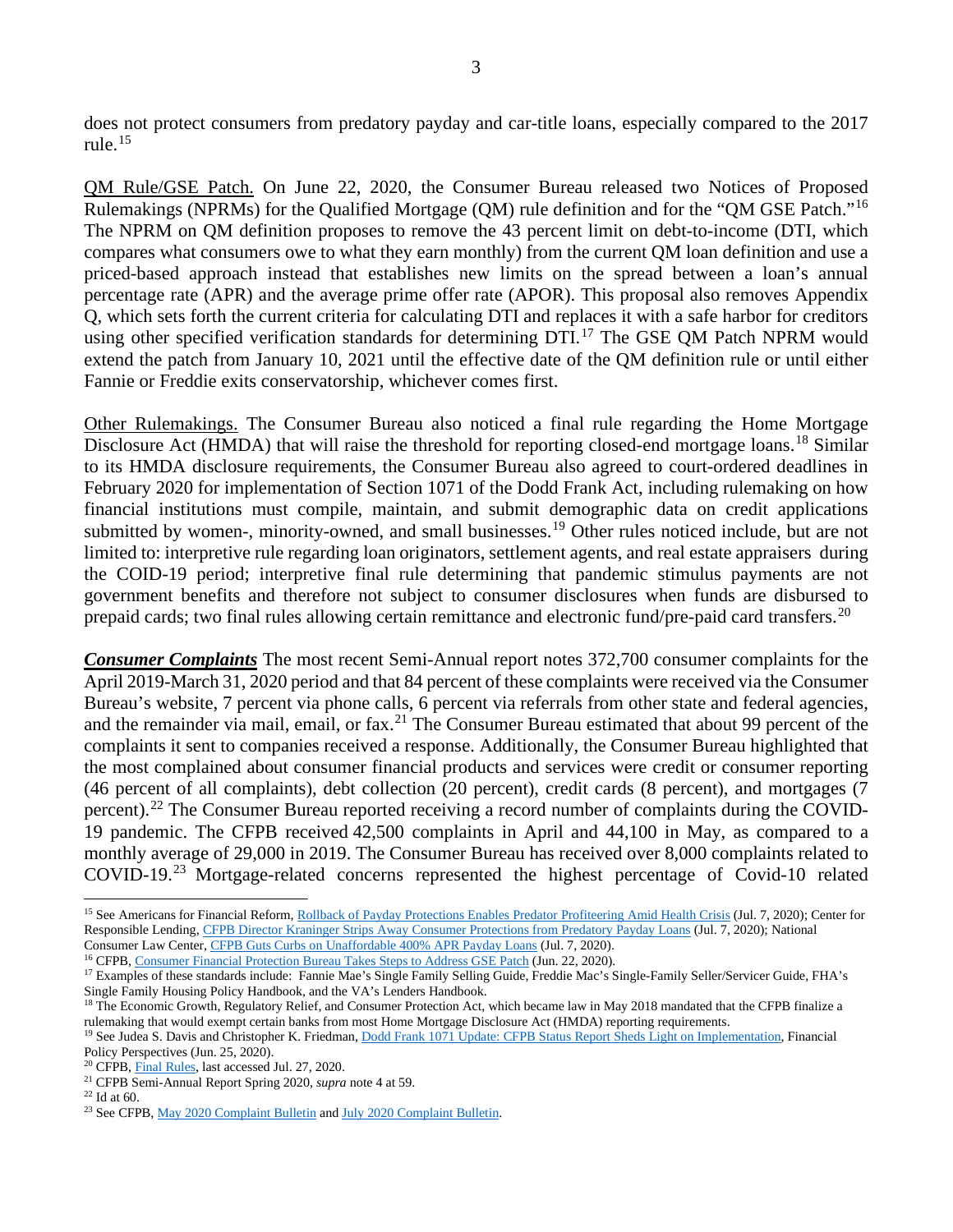complaints, followed by credit cards, and credit or consumer reporting complaints.[24](#page-3-0) Director Kraninger recently announced some modifications to the consumer complaint database, including incorporating more educational resources into the process before a consumer complaint can be submitted, and providing more data that can be disaggregated by state and/or industry.<sup>[25](#page-3-1)</sup>

**Enforcement.** In 2020 so far, the Consumer Bureau announced 13 public enforcement actions including complaints filed, consent orders, and settlements.<sup>[26](#page-3-2)</sup> This compares to 24 public enforcement actions 2019, 11 enforcement actions in 2018, 36 enforcement actions in 2017, and 42 enforcement actions in 2016. [27](#page-3-3) In its first six years, the Consumer Bureau brought 201 enforcement actions that provided nearly \$12 billion in consumer relief.<sup>[28](#page-3-4)</sup> One of the notable 2019 enforcement actions related to Equifax and its 2017 data breach, in which the CFPB, Federal Trade Commission (FTC), 48 states, District of Columbia, and Puerto Rico entered into a settlement with the company.<sup>[29](#page-3-5)</sup>

*Fair Lending Enforcement.* On July 15, 2020, the Consumer Bureau announced an Equal Credit and Opportunity Act (ECOA) violation lawsuit against a nonbank mortgage lender.<sup>[30](#page-3-6)</sup> The Consumer Bureau in the 2020 Spring Semi-Annual report noted one fair lending public enforcement action filed.<sup>[31](#page-3-7)</sup> The Spring 2020 Semi-Annual Report also listed four cases involving redlining, discrimination based upon public income, and auto lending discrimination in which the Consumer Bureau made referrals to the Department of Justice (DOJ). Since November 2017, the Consumer Bureau has settled one fair lending enforcement action, which involved a violation of HMDA and Regulation  $C^{32}$  $C^{32}$  $C^{32}$ .

*Staff Diversity.* As of March 2020, the Consumer Bureau's workforce was 50 percent female, a 1 percent increase from the previous reporting period. Minorities represented 40 percent of the Consumer Bureau's employees, which is the same as the last reporting period. The Bureau also notes that 13.2 percent of the employees who identified as people with disabilities, which is an increase from 3.4 percent of permanent employees who identified as having a "targeted disability" in the previous report  $33$ 

*Spending and Staffing.* The 2020 Spring Semi Annual report notes as of March 31, 2020, the Consumer Bureau spent 30.1 million in FY 2020 funds, which includes \$159.5 million for 1421 employees for both compensation and benefits.[34](#page-3-10) According to the Bureau's CFO update for the second quarter of fiscal year report, as of March 31, 2020 the Bureau received \$321.1 million for FY 2020 from the Federal Reserve with a maximum allowable cap at \$695.9 million.<sup>[35](#page-3-11)</sup> In the CFPB FY 2019 financial report, the CFPB requested \$468 million in transfers from the Federal Reserve with a maximum allowable funding cap at \$679 million.<sup>[36](#page-3-12)</sup>

<span id="page-3-1"></span><span id="page-3-0"></span><sup>&</sup>lt;sup>24</sup> Id.<br><sup>25</sup> CFPB[, Consumer Financial Protection Bureau Adds Enhancements to Consumer Complaint Database](https://www.consumerfinance.gov/about-us/newsroom/cfpb-enhances-consumer-complaint-database/) (Apr. 27, 2020).

<span id="page-3-2"></span><sup>26</sup> CFPB[, Enforcement Action](https://www.consumerfinance.gov/policy-compliance/enforcement/actions/?from_date=4%2F01%2F2019&to_date=01%2F26%2F2020&page=1&page=1#o-filterable-list-controls) (filtered), last accessed July 27, 2020.

<span id="page-3-3"></span><sup>27</sup> CFPB, [Enforcement Actions,](https://www.consumerfinance.gov/policy-compliance/enforcement/actions/?from_date=4%2F01%2F2019&to_date=01%2F26%2F2020&page=1&page=1) last accessed Jul. 27, 2020.

<span id="page-3-4"></span><sup>&</sup>lt;sup>28</sup> Christopher L. Peterson, [Dormant: The Consumer Financial Protection Bureau's Law Enforcement Program in Decline,](https://consumerfed.org/wp-content/uploads/2019/03/CFPB-Enforcement-in-Decline.pdf) CFA (March 2019).

<span id="page-3-5"></span><sup>29</sup> CFPB[, Settlement with Equifax, Inc.](https://www.consumerfinance.gov/policy-compliance/enforcement/actions/equifax-inc/) (Jul. 22, 2020).

<span id="page-3-6"></span><sup>&</sup>lt;sup>30</sup> See CFPB, [Complaint against Townstone Financial, Inc.](https://files.consumerfinance.gov/f/documents/cfpb_townstone-financial_complaint_2020-07.pdf) (Jul. 15, 2020).

<span id="page-3-7"></span><sup>31</sup> CFPB Semi-Annual Report Spring 2020, *supra* note 4 at 89.

<span id="page-3-8"></span><sup>&</sup>lt;sup>32</sup> CFPB[, Consent Order with Freedom Mortgage Corporation](https://files.consumerfinance.gov/f/documents/cfpb_freedom-mortgage-corporation_consent-order_2019-05.pdf) (Jun. 5, 2020). See also [Enforcement Action](https://www.consumerfinance.gov/policy-compliance/enforcement/actions/?title=&topics=fair-lending&from_date=&to_date=) (filtered), last accessed July 27, 2020.

<span id="page-3-9"></span><sup>&</sup>lt;sup>33</sup> CFPB Semi-Annual Report Spring 2020, *supra* note 4 at 95-96. See also CFPB Semi-Annual Report Fall 2019 [\(](https://files.consumerfinance.gov/f/documents/cfpb_semi-annual-report-to-congress_fall-2019.pdf)Feb. 3, 2020).<br><sup>34</sup> Id. at 10.

<span id="page-3-10"></span>

<span id="page-3-11"></span><sup>35</sup> CFPB[, CFO Update for the Second Quarter of Fiscal Year 2020](https://files.consumerfinance.gov/f/documents/cfpb_cfo-update_report_fy-2020_q2.pdf) (Jun. 1, 2020).

<span id="page-3-12"></span><sup>36</sup> CFPB[, Financial report of the Bureau of Consumer Financial Protection: Fiscal year 2019](https://files.consumerfinance.gov/f/documents/bcfp_annual-financial-report_fy-2019.pdf) (Nov.15, 2019).